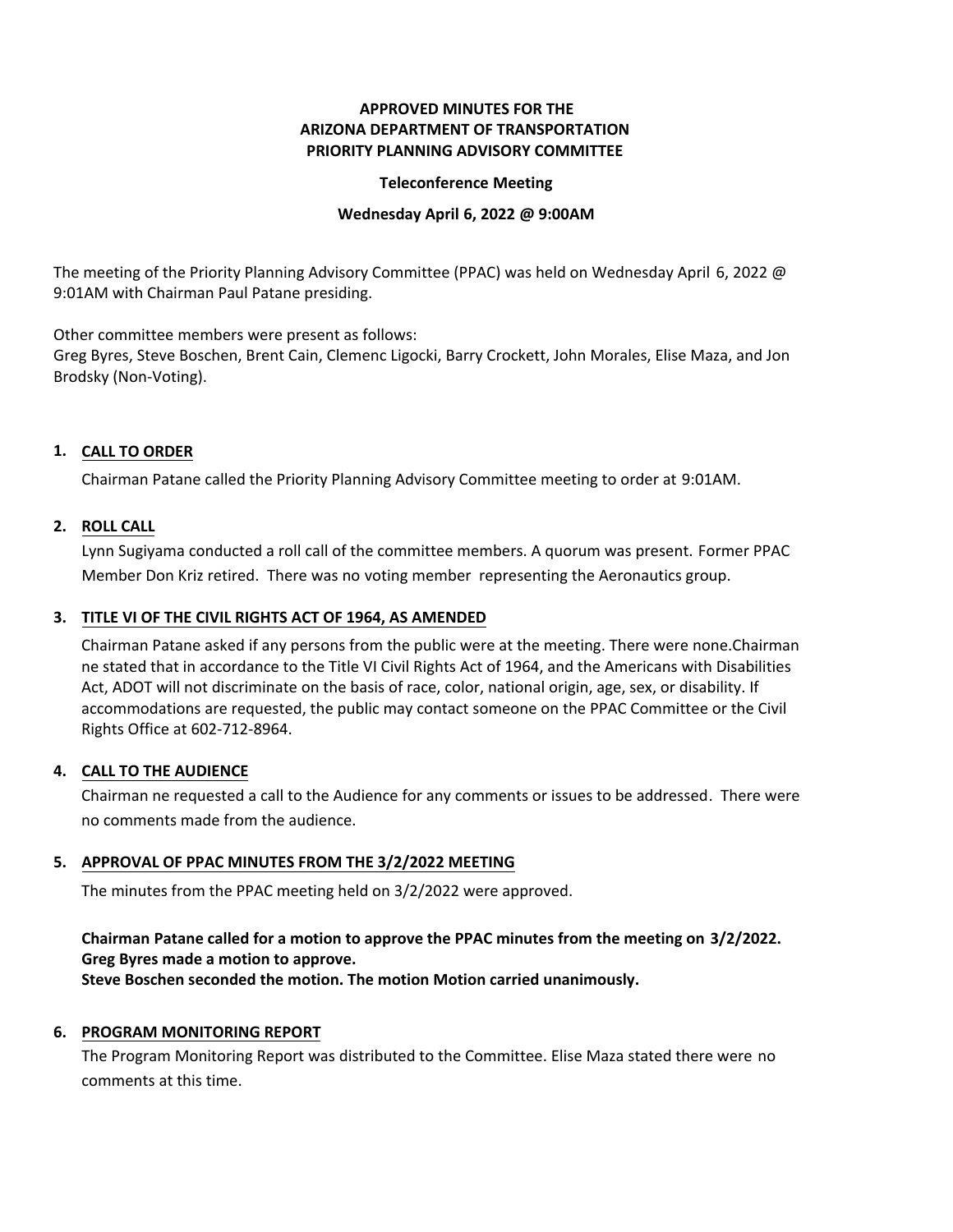## **2022-2026 TRANSPORTATION FACILITIES CONSTRUCTION: DISCUSSION AND POSSIBLE ACTION ON PROJECT MODIFICATIONS & NEW PROJECTS**

| $7-1$ | Route & MP:                | LOCAL                                             |
|-------|----------------------------|---------------------------------------------------|
|       | <b>Project Name:</b>       | PHASE III-CITY OF GLENDALE FLASHING YELLOW ARROWS |
|       | <b>Type of Work:</b>       | CONVERSION TO FLASHING YELLOW ARROWS              |
|       | County:                    | Maricopa                                          |
|       | District:                  | Central                                           |
|       | Schedule:                  |                                                   |
|       | Project:                   | T011901C TIP#: 102068                             |
|       | <b>Project Manager:</b>    | Angela Galietti                                   |
|       | <b>Program Amount:</b>     | \$0                                               |
|       | <b>New Program Amount:</b> | \$2,758,000                                       |
|       | <b>Requested Action:</b>   | Establish construction project.                   |

**Item 7-1 was presented by: Angela Galietti Chairman called for a motion to approve Item 7-1. Steve Boschen made the motion to approve. Brent Cain seconded the motion. Motion carried unanimously.**

| $7-2$ | Route & MP:                | SR 287 @ MP 116.7                 |
|-------|----------------------------|-----------------------------------|
|       | <b>Project Name:</b>       | <b>HACIENDA - SR 87</b>           |
|       | <b>Type of Work:</b>       | RUMBLE STRIPS AND RIGHT TURN LANE |
|       | County:                    | Pinal                             |
|       | District:                  | Southcentral                      |
|       | Schedule:                  | FY 2022                           |
|       | Project:                   | F035701C TIP#: 101007             |
|       | <b>Project Manager:</b>    | Dave Sabers                       |
|       | <b>Program Amount:</b>     | \$530,000                         |
|       | <b>New Program Amount:</b> | \$740,000                         |
|       | <b>Requested Action:</b>   | Increase budget.                  |

**Item 7-2 was presented by: Dave Sabers Chairman called for a motion to approve Item 7-2. Brent Cain made the motion to approve. Barry Crockett seconded the motion. Motion carried unanimously.**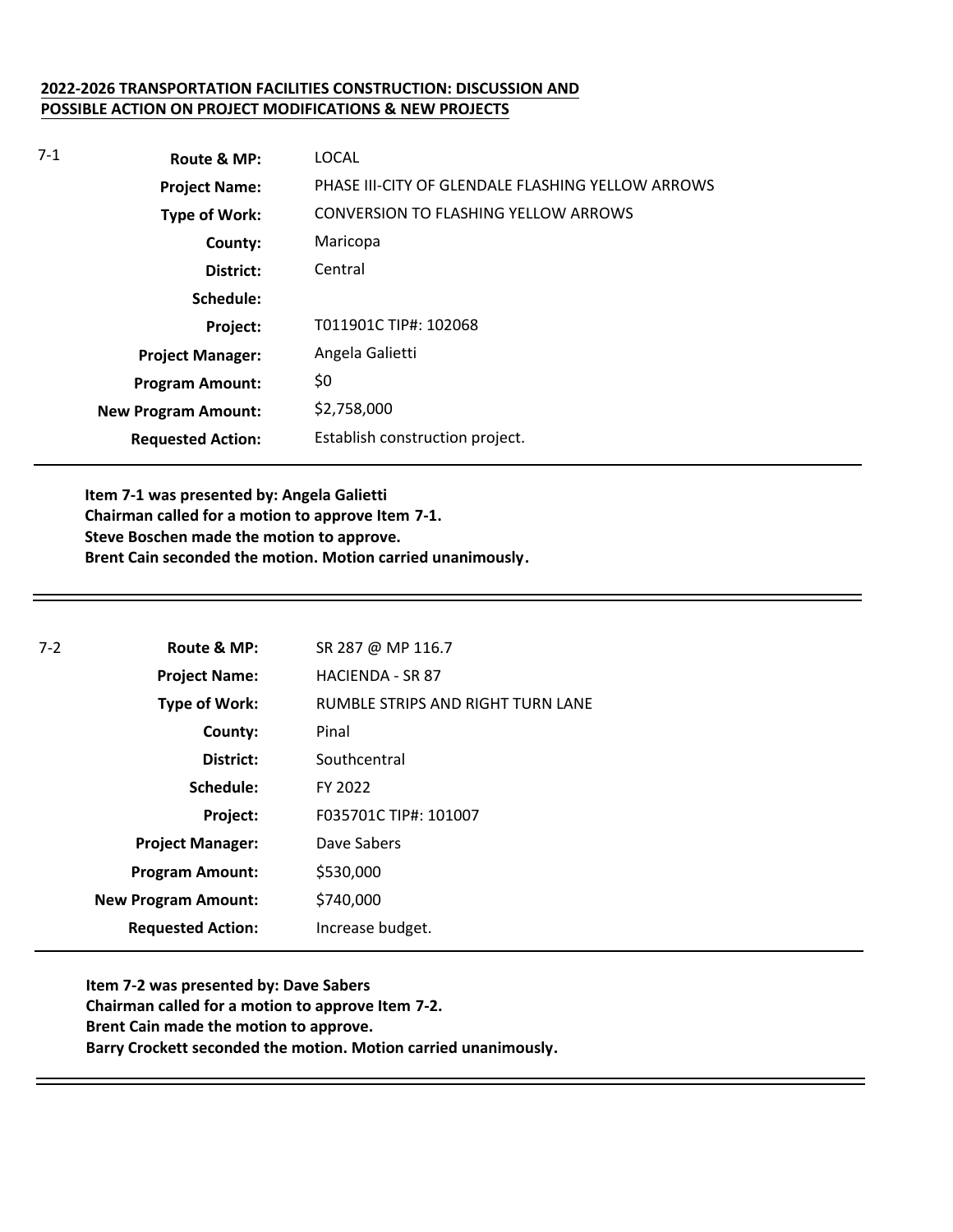**Route & MP: County: District: Schedule: Project Name: Type of Work: Project Manager: Project: Requested Action: New Program Amount: Program Amount:** I-10 @ MP 240 TANGERINE RD - ALVERNON WAY Upgrade Traffic Signal Equipment Pima **Southcentral** F049201X TIP#: 102991 James Gomes \$0 \$112,000 Establish new project.

**Item 7-3 was presented by: James Gomes Chairman called for a motion to approve Item 7-3. Brent Cain made the motion to approve. Greg Byres seconded the motion. Motion carried unanimously.**

| 7-4 | Route & MP:                | <b>Various Routes</b>  |
|-----|----------------------------|------------------------|
|     | <b>Project Name:</b>       | SR 87, SR 179 & SR-260 |
|     | <b>Type of Work:</b>       | <b>TREE REMOVAL</b>    |
|     | County:                    | Coconino               |
|     | District:                  | Northcentral           |
|     | Schedule:                  | FY 2022                |
|     | Project:                   | F042101C TIP#: 101009  |
|     | <b>Project Manager:</b>    | Judah Cain             |
|     | <b>Program Amount:</b>     | \$1,549,000            |
|     | <b>New Program Amount:</b> | \$2,620,000            |
|     | <b>Requested Action:</b>   | Defer Project to FY23. |
|     |                            | Increase Budget.       |

**Item 7-4 was presented by: Judah Cain Chairman called for a motion to approve Item 7-4. Greg Byres made the motion to approve. Steve Boschen seconded the motion. Motion carried unanimously.**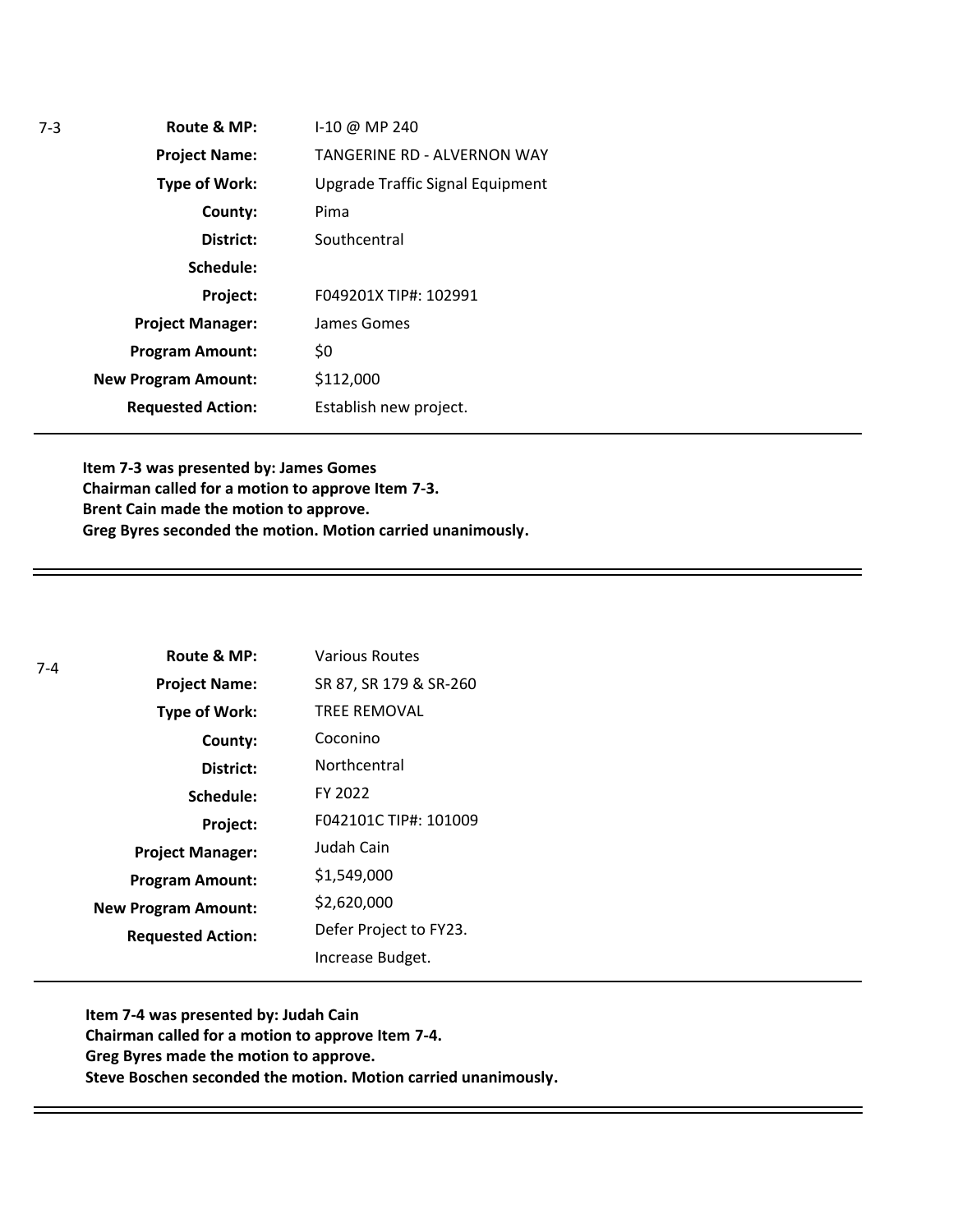| Route & MP:                | I-17 @ MP 203.0            |
|----------------------------|----------------------------|
| <b>Project Name:</b>       | <b>INDIAN SCHOOL RD TI</b> |
| <b>Type of Work:</b>       | <b>CONSTRUCT TI</b>        |
| County:                    | Maricopa                   |
| District:                  | Central                    |
| Schedule:                  | FY 2022                    |
| Project:                   | F016601C TIP#: 8888        |
| <b>Project Manager:</b>    | Trent Kelso                |
| <b>Program Amount:</b>     | \$46,611,000               |
| <b>New Program Amount:</b> | \$48,392,000               |
| <b>Requested Action:</b>   | Defer Project to FY23.     |
|                            | Increase of Budget.        |

**Item 7-5 was presented by: Trent Kelso**

**Chairman called for a motion to approve Item 7-5.**

**Steve Boschen made the motion to approve.**

**Barry Crockett seconded the motion. Motion carried unanimously**

**Discussion followed that the Requested Action should also include that there is an increase of budget for the construction phase. Clem Ligocki made the motion to amend. Steve Boschen seconded the motion to amend the Requested Action to include that additional comments should be "Increase of Budget." The PRB Form will be revised for the State Transportation Board Meeting.**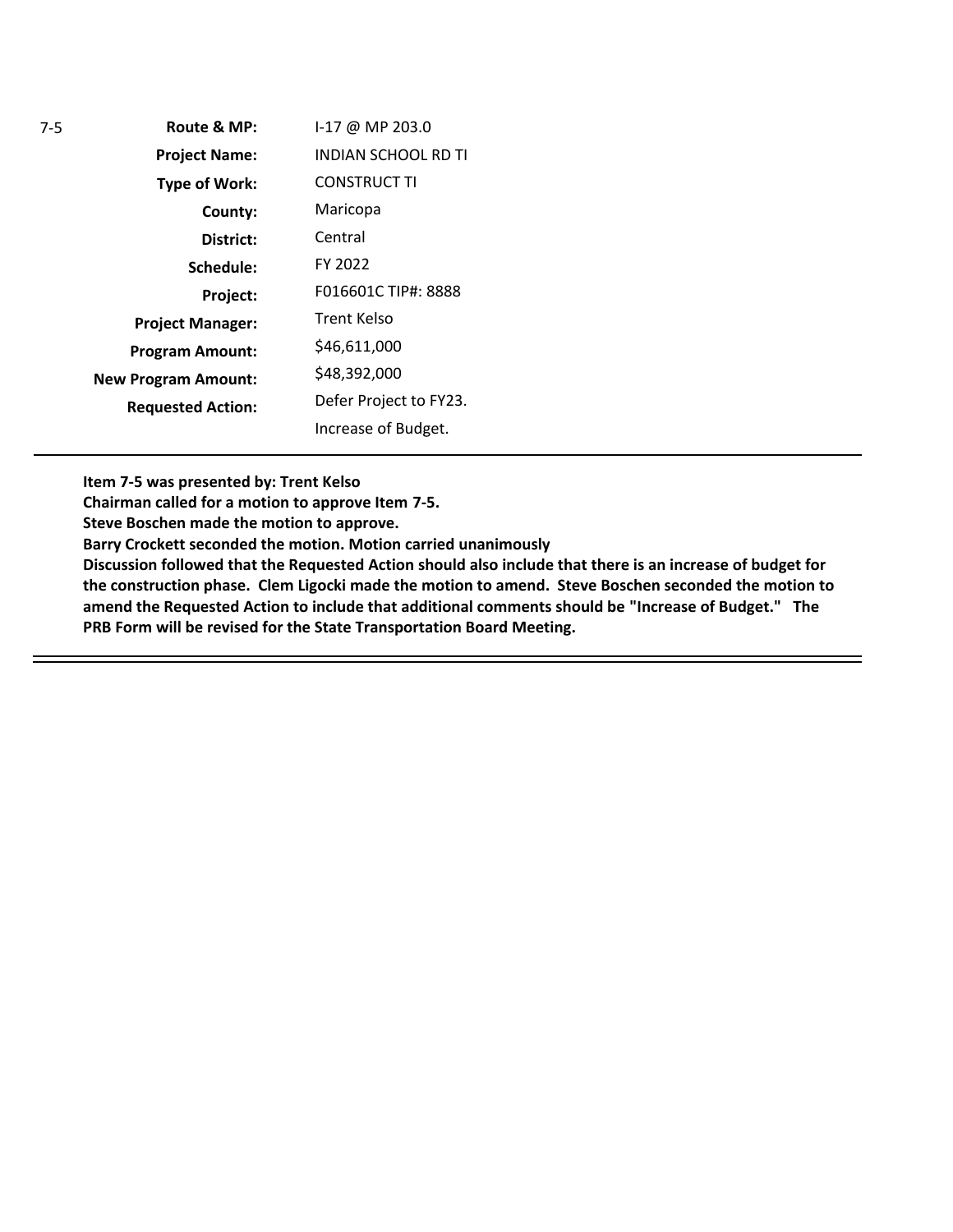| LOCAL<br>Route & MP:                                              |
|-------------------------------------------------------------------|
| CORNVILLE RD, TISSAW - BEAVERHEAD FLAT RD<br><b>Project Name:</b> |
| INSTALL RUMBLE STRIPS & WIDEN SHOULDERS<br><b>Type of Work:</b>   |
| County:<br>Yavapai                                                |
| District:<br>Northcentral                                         |
| Schedule:                                                         |
| T028401C TIP#: 101776<br>Project:                                 |
| <b>Trent Kelso</b><br><b>Project Manager:</b>                     |
| \$0<br><b>Program Amount:</b>                                     |
| \$3,468,000<br><b>New Program Amount:</b>                         |
| <b>Requested Action:</b><br>Establish New Project.                |
|                                                                   |

**Item 7-6 was presented by: Trent Kelso Chairman called for a motion to approve Item 7-6. Greg Byres made the motion to approve. Steve Boschen seconded the motion. Motion carried unanimously.**

| $7-7$ | Route & MP:                | 1-40 @ MP 286.0              |
|-------|----------------------------|------------------------------|
|       | <b>Project Name:</b>       | 8TH AVE OP EB/WB             |
|       | Type of Work:              | <b>BRIDGE REHABILITATION</b> |
|       | County:                    | Navajo                       |
|       | District:                  | <b>Northeast</b>             |
|       | Schedule:                  |                              |
|       | Project:                   | F042301D TIP#: 100198        |
|       | <b>Project Manager:</b>    | Tricia Brown                 |
|       | <b>Program Amount:</b>     | \$1,010,000                  |
|       | <b>New Program Amount:</b> | \$410,000                    |
|       | <b>Requested Action:</b>   | Change budget.               |

**Item 7-7 was presented by: Tricia Brown Chairman called for a motion to approve Item 7-7. Steve Boschen made the motion to approve. Greg Byres seconded the motion. Motion carried unanimously.**

7-6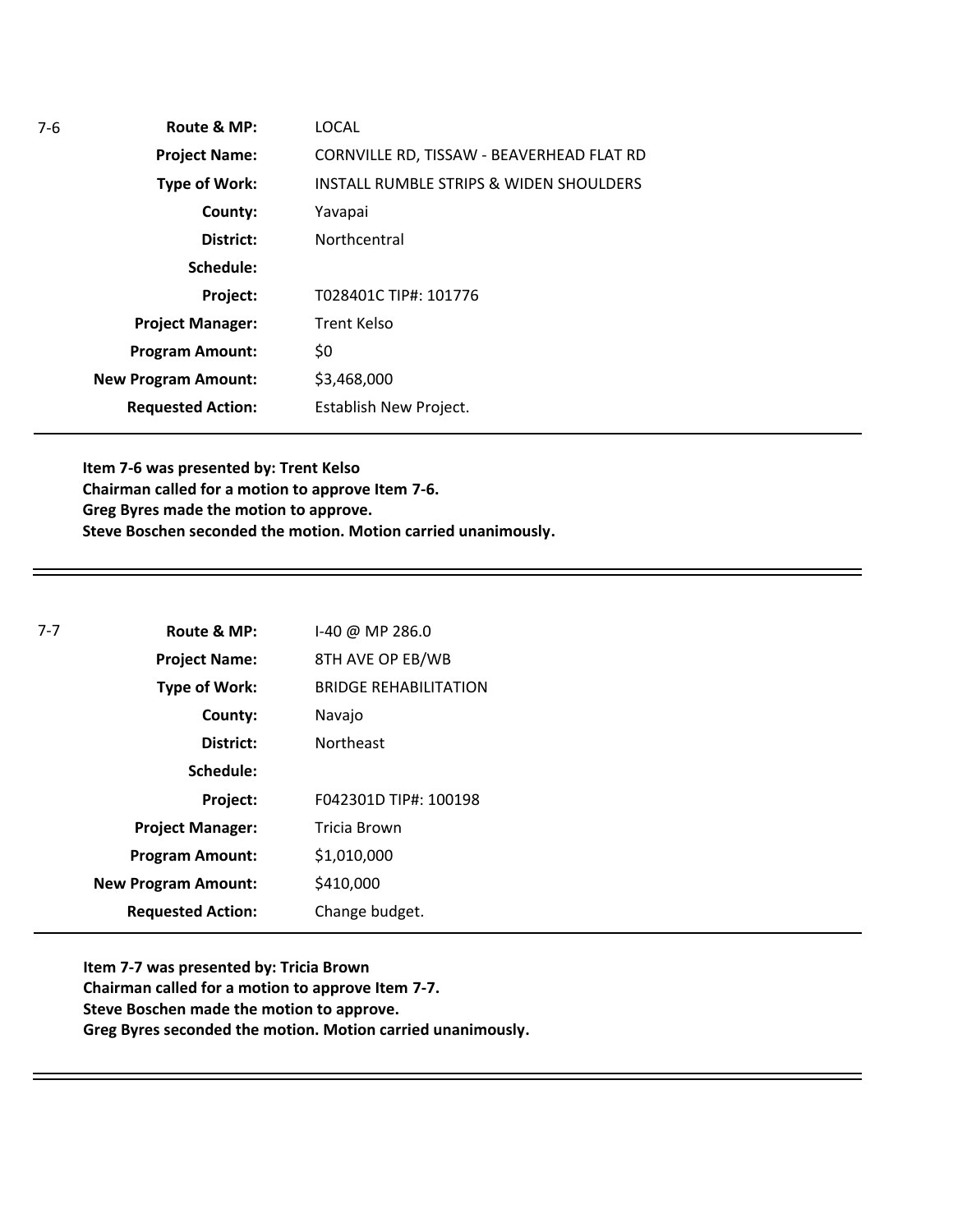**Route & MP: County: District: Schedule: Project Name: Type of Work: Project Manager: Project: Requested Action: New Program Amount: Program Amount:** I-40 @ MP 318.8 PINTA - MCCARRELL PAVEMENT REHABILITATION Apache Southeast F049801D TIP#: 102472 Tricia Brown \$1,218,000 \$563,000 Establish new project.

**Item 7-8 was presented by: Tricia Brown Chairman called for a motion to approve Item 7-8. Brent Cain made the motion to approve. Greg Byres seconded the motion. Motion carried unanimously On the PRB Form, it was discovered that the incorrect District is shown on Line 9 of the form. The correct District should be the Northeast District. The PRB Form will revised for the State Transportation Board Meeting.** 

| Route & MP:                | SR 80 @ MP 338.6           |
|----------------------------|----------------------------|
| <b>Project Name:</b>       | MULE PASS TUNNEL, BISBEE   |
| Type of Work:              | <b>SAFETY IMPROVEMENTS</b> |
| County:                    | Cochise                    |
| District:                  | Southeast                  |
| Schedule:                  |                            |
| Project:                   | F039401D TIP#: 102449      |
| <b>Project Manager:</b>    | <b>Tricia Brown</b>        |
| <b>Program Amount:</b>     | \$924,000                  |
| <b>New Program Amount:</b> | \$462,000                  |
| <b>Requested Action:</b>   | Change budget.             |
|                            |                            |

**Item 7-9 was presented by: Tricia Brown Chairman called for a motion to approve Item 7-9. Brent Cain made the motion to approve. Greg Byres seconded the motion. Motion carried unanimously.**

7-8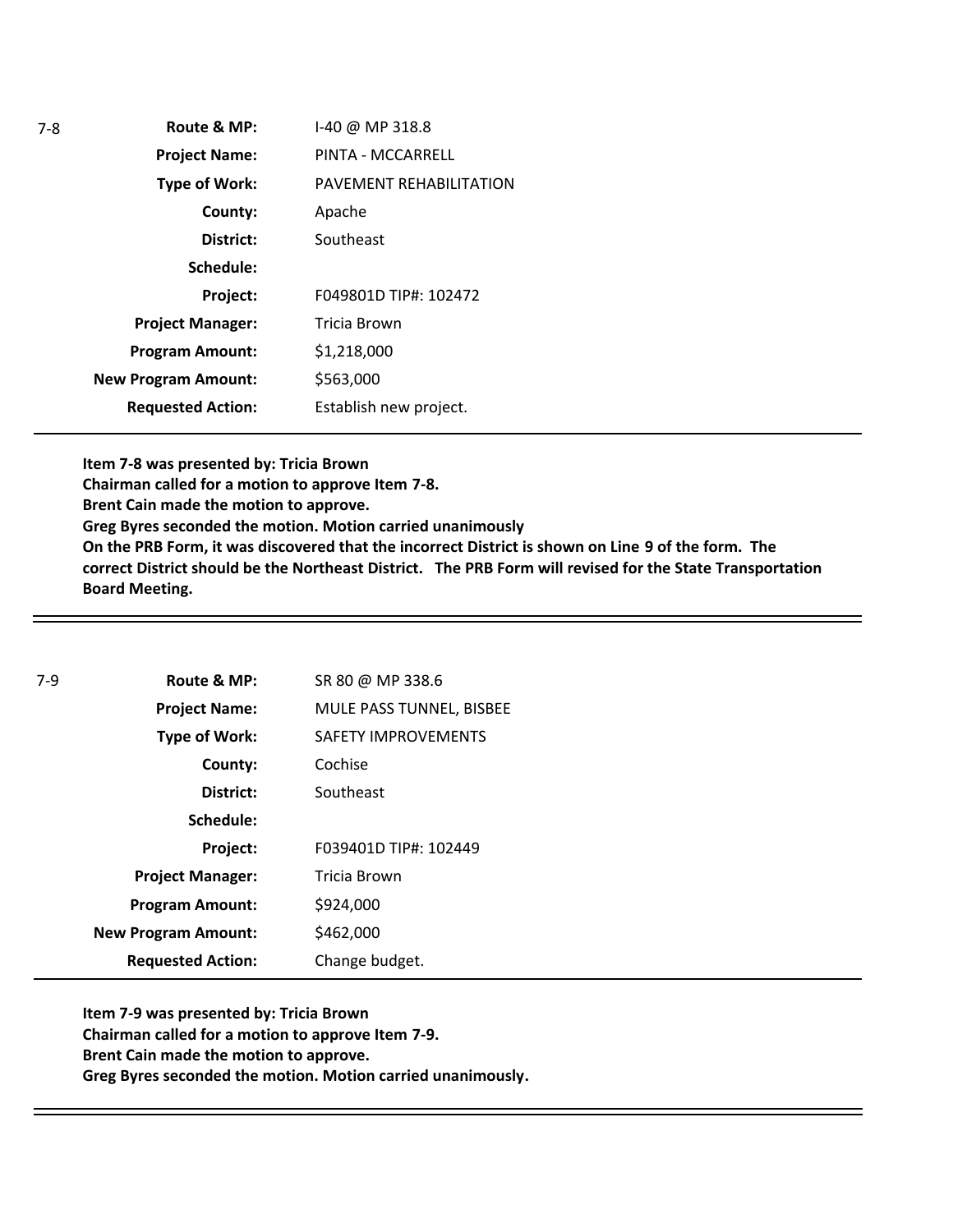| $7-10$ | Route & MP:                | SR 80 @ MP 338.6           |
|--------|----------------------------|----------------------------|
|        | <b>Project Name:</b>       | MULE PASS TUNNEL, BISBEE   |
|        | Type of Work:              | <b>SAFETY IMPROVEMENTS</b> |
|        | County:                    | Cochise                    |
|        | District:                  | Southeast                  |
|        | Schedule:                  | FY 2022                    |
|        | Project:                   | F039401C TIP#: 102449      |
|        | <b>Project Manager:</b>    | Tricia Brown               |
|        | <b>Program Amount:</b>     | \$3,000,000                |
|        | <b>New Program Amount:</b> | \$5,700,000                |
|        | <b>Requested Action:</b>   | Increase budget.           |

**Item 7-10 was presented by: Tricia Brown Chairman called for a motion to approve Item 7-10. Brent Cain made the motion to approve. Greg Byres seconded the motion. Motion carried unanimously.** 

| $7 - 11$ | Route & MP:                | $1-10 \ @ \ MP \ 90.0$          |
|----------|----------------------------|---------------------------------|
|          | <b>Project Name:</b>       | 443RD AVE - E OF WINTERSBURG RD |
|          | Type of Work:              | PAVEMENT REHABILITATION         |
|          | County:                    | Maricopa                        |
|          | District:                  | Southwest                       |
|          | Schedule:                  | FY 2023                         |
|          | Project:                   | F034501C TIP#: 101684           |
|          | <b>Project Manager:</b>    | Tricia Brown                    |
|          | <b>Program Amount:</b>     | \$23,000,000                    |
|          | <b>New Program Amount:</b> | \$27,000,000                    |
|          | <b>Requested Action:</b>   | Increase budget.                |

**Item 7-11 was presented by: Tricia Brown Chairman called for a motion to approve Item 7-11. Greg Byres made the motion to approve. Steve Boschen seconded the motion. Motion carried unanimously.**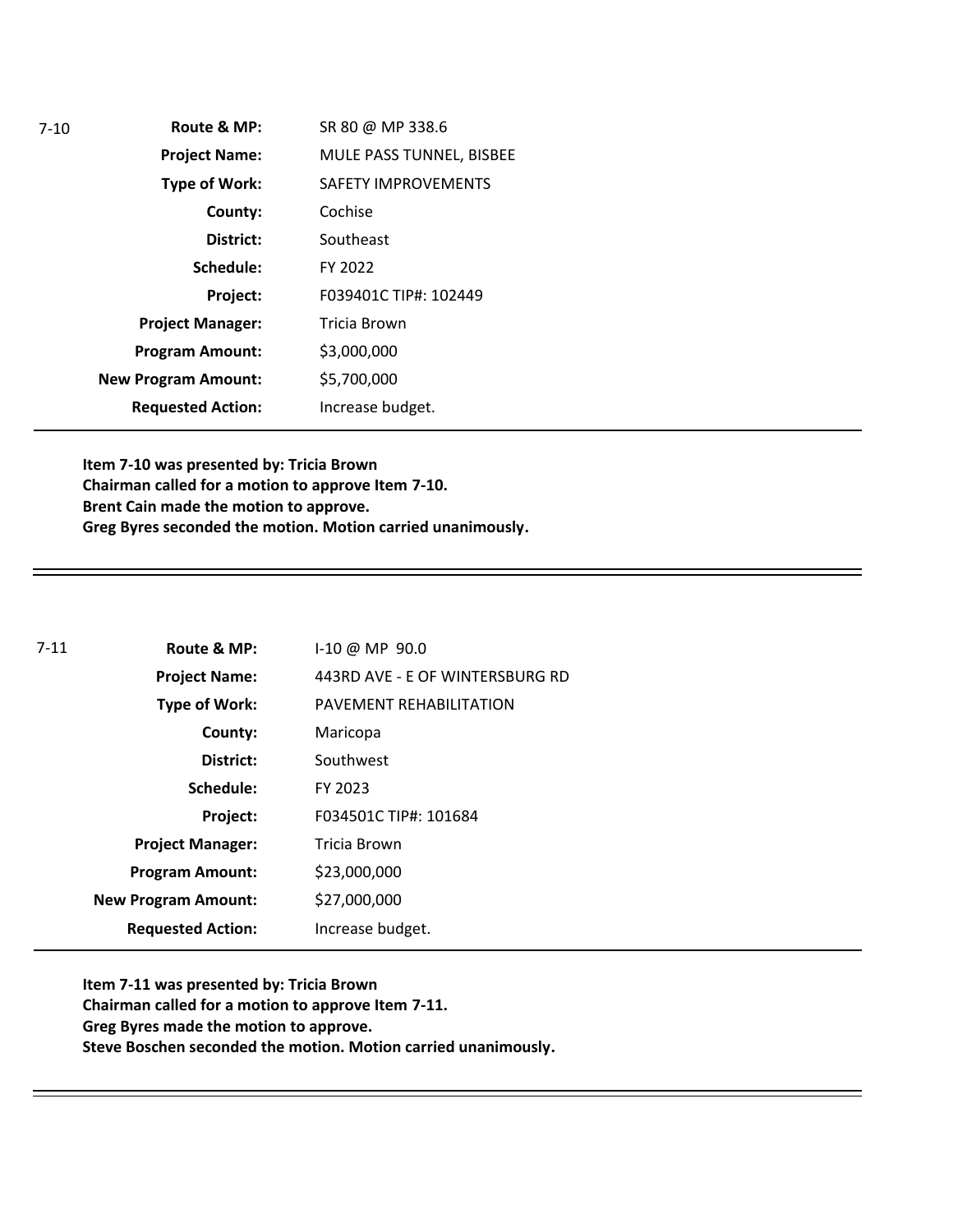| $7-12$ | Route & MP:                | SR 30 @ MP 0.0                             |
|--------|----------------------------|--------------------------------------------|
|        | <b>Project Name:</b>       | SR 303L - SR 202L, SOUTH MOUNTAIN, PHASE I |
|        | <b>Type of Work:</b>       | <b>Utilities</b>                           |
|        | County:                    | Maricopa                                   |
|        | District:                  | Central                                    |
|        | Schedule:                  |                                            |
|        | Project:                   | H687601U TIP#: 8892                        |
|        | <b>Project Manager:</b>    | <b>Troy Sieglitz</b>                       |
|        | <b>Program Amount:</b>     | \$50,000                                   |
|        | <b>New Program Amount:</b> | \$5,050,000                                |
|        | <b>Requested Action:</b>   | Increase Budget.                           |

**Item 7-12 was presented by: Troy Sieglitz Chairman called for a motion to approve Item 7-12. Elise Maza made the motion to approve. Steve O'Brien seconded the motion. Motion carried unanimously.**

#### **PPAC Addendum Items - Presented After Item 7-12**

| 7-13 | Route & MP:                | Statewide                         |
|------|----------------------------|-----------------------------------|
|      | <b>Project Name:</b>       | Statewide / Federal Grant Writing |
|      | <b>Type of Work:</b>       | <b>Prepare Grant Applications</b> |
|      | County:                    | Statewide                         |
|      | District:                  | Statewide                         |
|      | Schedule:                  |                                   |
|      | Project:                   | N/A, TIP#: 103258                 |
|      | <b>Project Manager:</b>    | Kohinoor Kar                      |
|      | <b>Program Amount:</b>     | \$0                               |
|      | <b>New Program Amount:</b> | \$250,000                         |
|      | <b>Requested Action:</b>   | Establish new project.            |

**Item 7-13 was presented by: Kohinoor Kar Chairman called for a motion to approve Item 7-13. Steve Boschen made the motion to approve. Greg Byres seconded the motion. Motion carried unanimously.**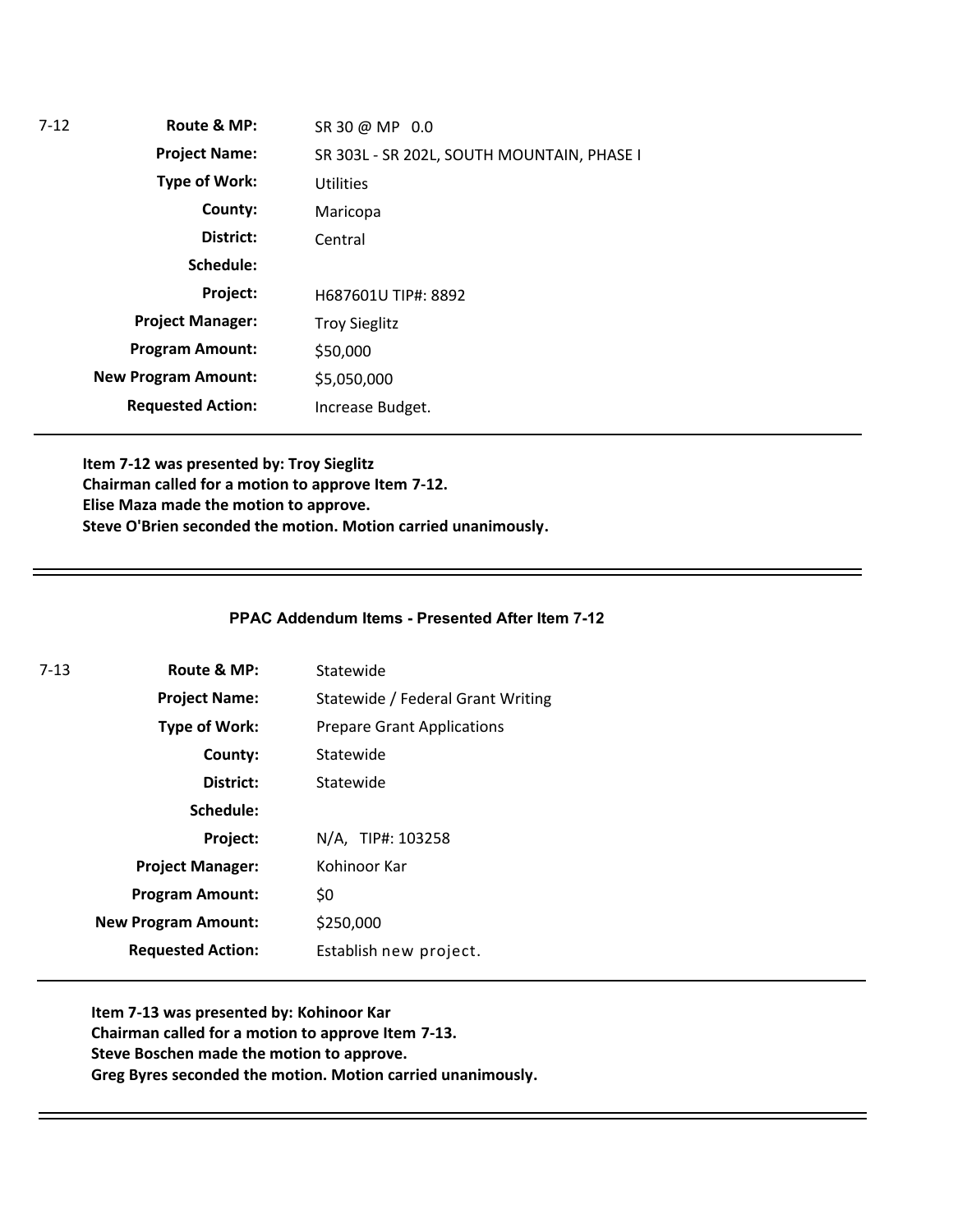| $7 - 14$ | Route & MP:                | SR 303L @ 136.0                    |
|----------|----------------------------|------------------------------------|
|          | <b>Project Name:</b>       | 51st Ave and 43rd Ave Interchanges |
|          | <b>Type of Work:</b>       | Construct Interchanges             |
|          | County:                    | Maricopa                           |
|          | District:                  | Central                            |
|          | Schedule:                  |                                    |
|          | Project:                   | F042401C, TIP#: 102447             |
|          | <b>Project Manager:</b>    | Thomas O'Reilly                    |
|          | <b>Program Amount:</b>     | \$57,938,000                       |
|          | <b>New Program Amount:</b> | \$56,438,000                       |
|          | <b>Requested Action:</b>   | Reduce the project budget.         |

**Item 7-14 was presented by: Troy Sieglitz Chairman called for a motion to approve Item 7-14. Elise Maza made the motion to approve. Steve O'Brien seconded the motion. Motion carried unanimously. Discussion followed that the revised amount should be \$2,000,000, to be subtracted from the 01C construction phase. The PRB Form will be revised for the State Transportation Board Meeting.** 

| Route & MP:                | SR 303L @ 136.0                    |
|----------------------------|------------------------------------|
| <b>Project Name:</b>       | 51st Ave and 43rd Ave Interchanges |
| <b>Type of Work:</b>       | Construct Interchanges             |
| County:                    | Maricopa                           |
| District:                  | Central                            |
| Schedule:                  |                                    |
| Project:                   | F042401X, TIP#: 102447             |
| <b>Project Manager:</b>    | Thomas O'Reilly                    |
| <b>Program Amount:</b>     | \$0                                |
| <b>New Program Amount:</b> | \$1,500,000                        |
| <b>Requested Action:</b>   | Establish procurement project.     |
|                            |                                    |

**Item 7-15 was presented by: Troy Sieglitz Chairman called for a motion to approve Item 7-15. Steve Boschen made the motion to approve. Bret Cain seconded the motion. Motion carried unanimously. Discussion followed that the revised amount should be \$2,000,000, to establish the 01X phase of the project. The PRB Form will be revised for the State Transportation Board Meeting.**